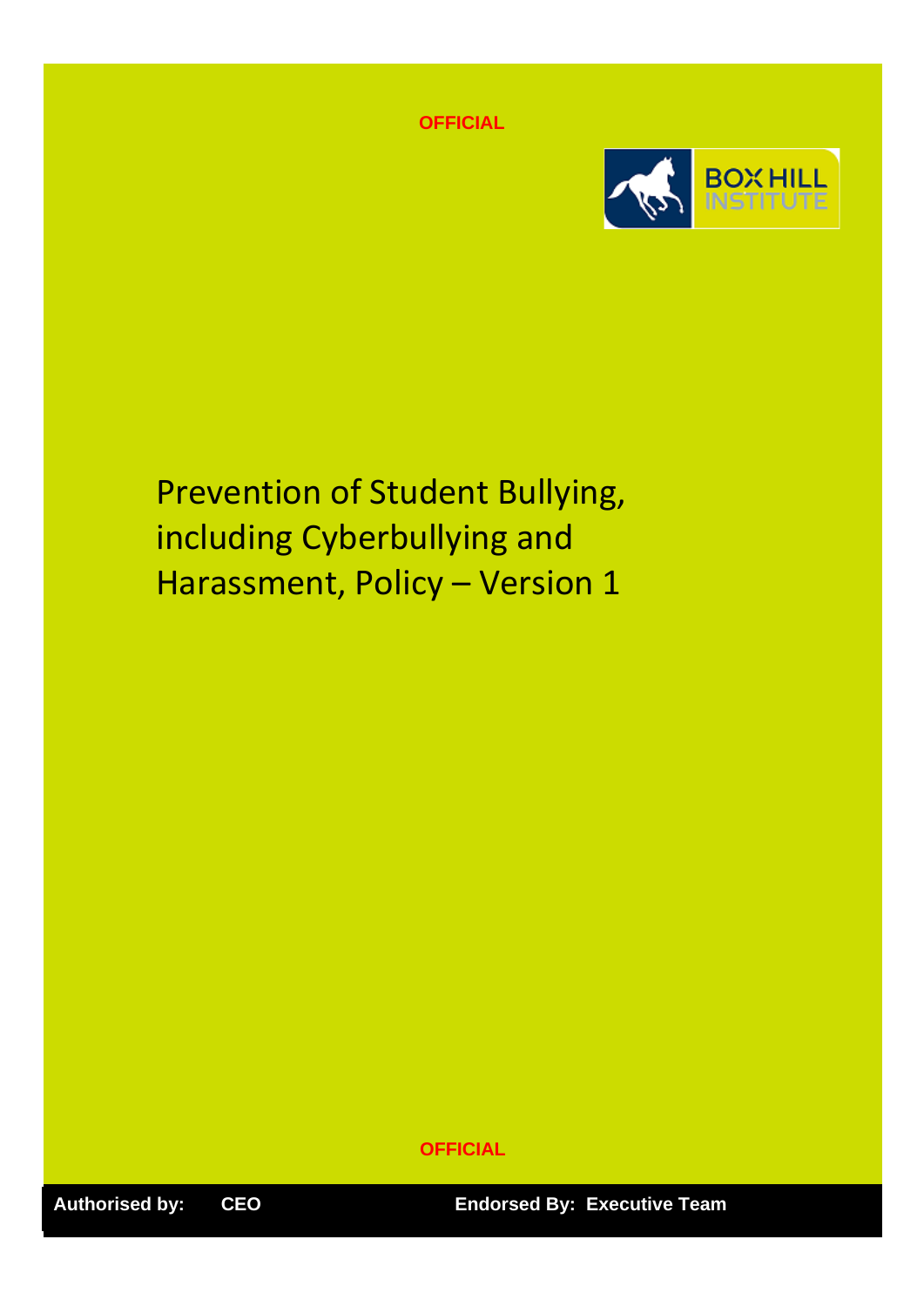Document:  **OFFICIAL** Prevention of Student Bullying, including Cyberbullying and Harassment Policy Document No.: SXP-STL-POL002 Process Area: Student Experience



### **1 Document Control**

| <b>Version</b> | <b>Date</b> | <b>Amended by</b>                  | <b>Comments</b>                                                                                                     |
|----------------|-------------|------------------------------------|---------------------------------------------------------------------------------------------------------------------|
|                | 10/09/2020  | Executive Manager Student Life     | Initial Policy                                                                                                      |
|                | 03/08/2021  | Academic Quality Assurance Officer | Minor administrative change to update Higher<br>Education Standards Framework (Threshold<br>Standards) 2021 in 12.2 |

### **2 Purpose**

Box Hill Institute (BHI) has a commitment to fostering an environment that is safe, inclusive and respectful. The purpose of this policy is to outline BHI's prevention strategies and response to instances of student bullying (including cyberbullying) and harassment.

# **3 Scope**

This policy applies to all students of the BHI Community:

- Wherever and whenever students may be engaging with others as a result of their BHI studies.
- Student treatment of other students, staff, clients, and of other members of the public encountered in the course of their studies.

This Policy should be read in conjunction with the Student Code of Conduct, the Conduct Management Policy and Procedure and the Complaints Policy and Procedure.

## **4 Policy Statement**

BHI is committed to providing a safe, flexible and respectful environment for students, employees and clients free from all forms of bullying including cyberbullying and harassment.

All students are required to treat others with dignity, courtesy and respect and behave in a manner that is consistent with the BHI Student Code of Conduct.

By effectively implementing our *Prevention of Student Bullying (including cyberbullying) and Harassment, Policy* we will attract and retain talented students and create a positive environment for all.

# **5 Student Rights and Responsibilities**

All students are entitled to:

• study free from bullying, including cyberbullying and harassment,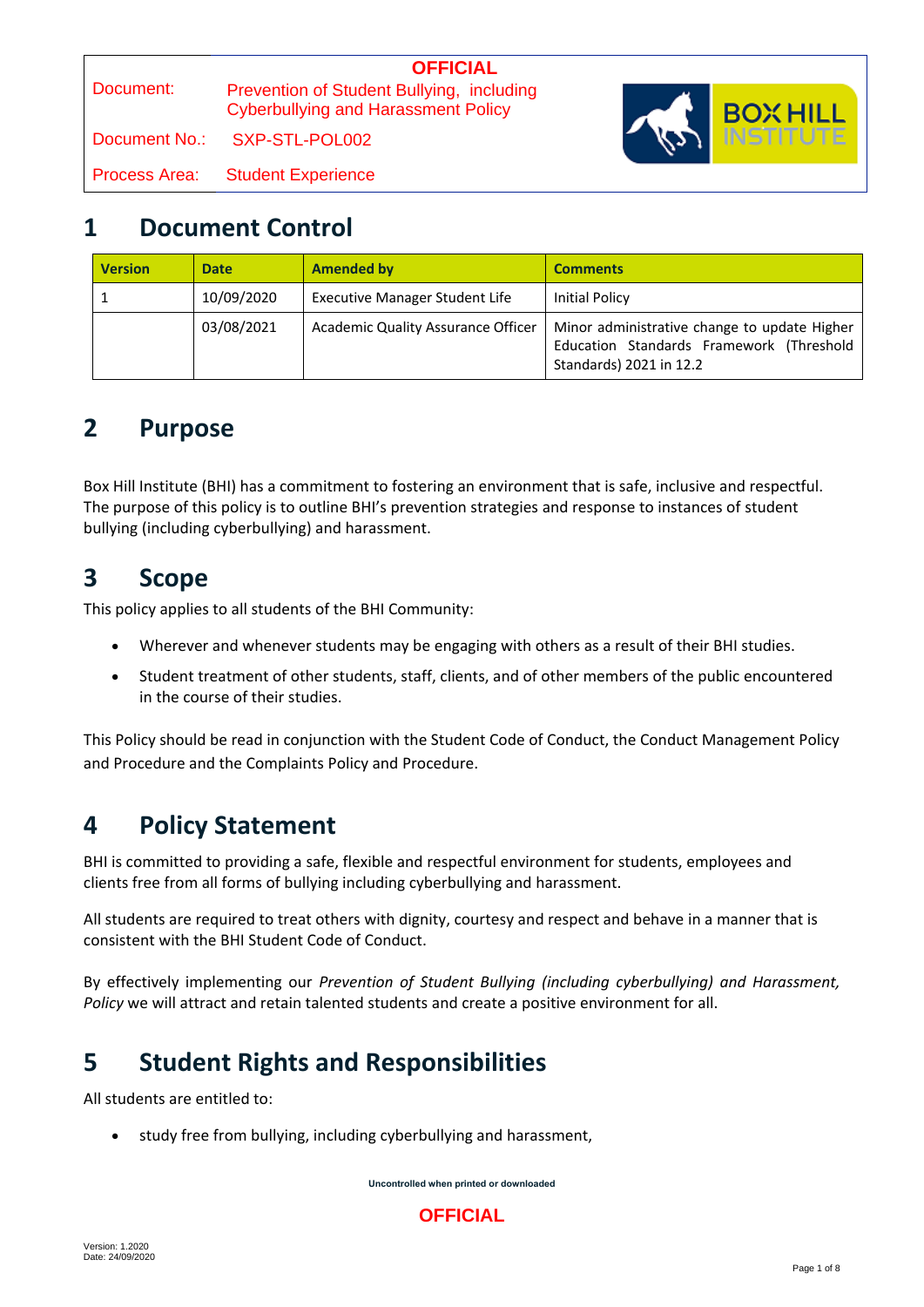#### **OFFICIAL** Prevention of Student Bullying, including Cyberbullying and Harassment Policy

Document No.: SXP-STL-POL002

Process Area: Student Experience

- 
- the right to raise issues or to make an enquiry or complaint in a reasonable and respectful manner without being victimised

All students must:

- not harass, bully or cyberbully others on a digital platform or online environment
- follow the standards of behaviour outlined in this policy and the Student Code of Conduct
- inform a staff member if they are being harassed or if they see someone else being harassed
- avoid gossip and respect the confidentiality of complaint resolution procedures
- treat everyone with dignity, courtesy and respect.

# **6 Staff Responsibilities**

Staff members will have access to appropriate resources to address issues surrounding bullying including cyberbullying or harassment. Such information will be included in staff induction materials and on the BHI Staff intranet. The Don't Be a Jerk at Work campaign was launched in 2018 to reinforce the strong messaging that bullying has no place at Box Hill Institute.

Student awareness campaigns will include respectful behaviour expectations, promotion of reporting channels and will be included in student inductions and on the BHI Student Web. The Student Code of Conduct is agreed to at the time of enrolment which includes the appropriate use of information communication technologies.

#### **Staff must also:**

- model appropriate standards of behaviour
- intervene quickly and appropriately when they become aware of inappropriate behaviour
- help students resolve complaints informally
- refer formal student complaints about breaches of this policy to the Customer Relations Officer for investigation
- ensure students who raise an issue or make a complaint are not victimised

# **7 Unacceptable student conduct**

Bullying, (including cyberbullying) and harassment are unacceptable at BHI and are unlawful. Students found to have engaged in such conduct will be counselled, warned or disciplined in accordance with the Institute policies and procedures including the Student Conduct Management Policy and Procedure. Severe or repeated breaches can lead to exclusion from the Institute.

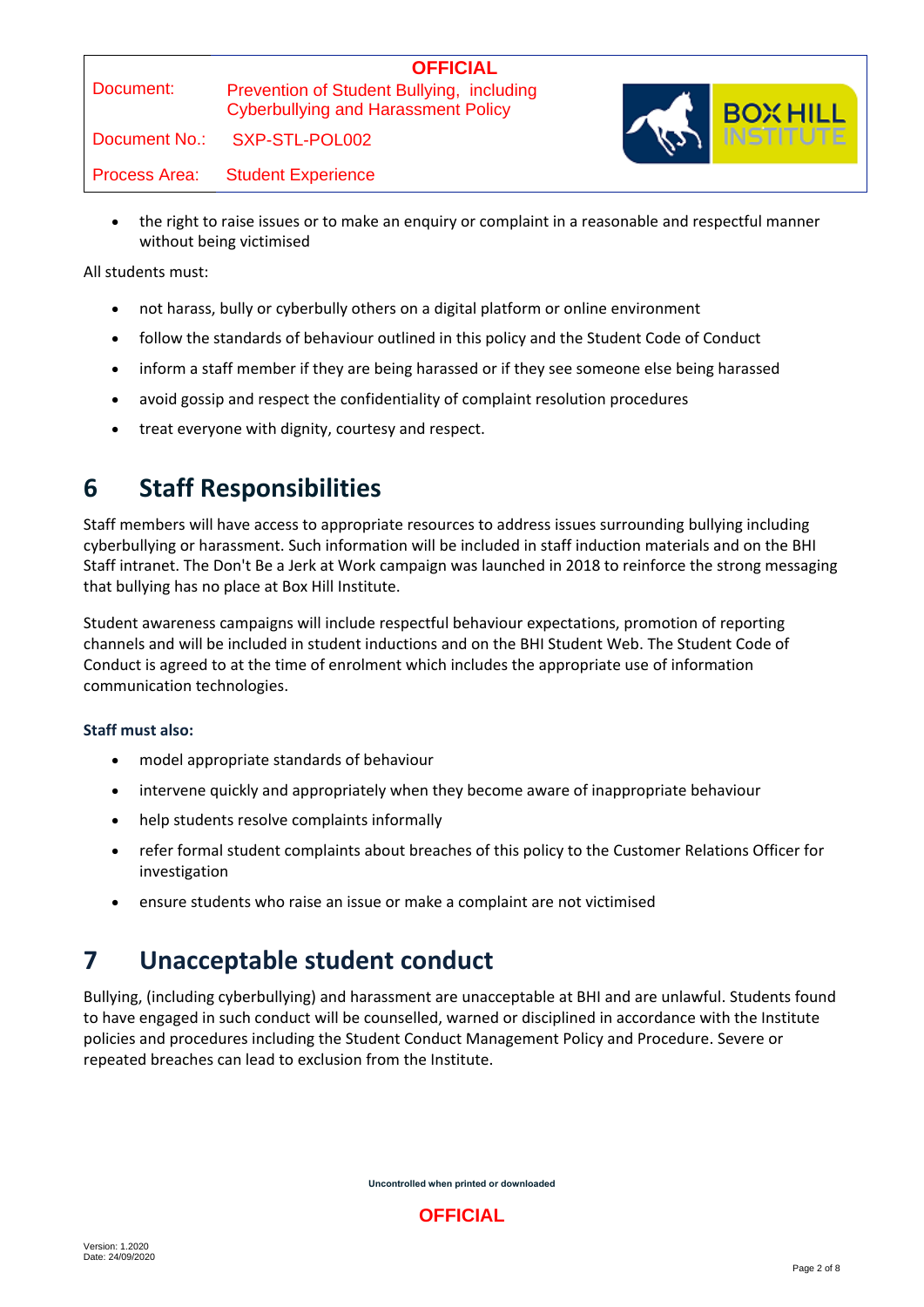# **OFFICIAL**

Prevention of Student Bullying, including Cyberbullying and Harassment Policy

Document No.: SXP-STL-POL002

Process Area: Student Experience



#### **7.1 Bullying**

Bullying is an ongoing or repeated misuse of power in relationships, with the intention to cause deliberate psychological harm. Bullying behaviours can be verbal, physical or social. If someone is being bullied because of a personal characteristic protected by equal opportunity law, it is a form of discrimination.

Bullying can take many forms, including jokes, teasing, nicknames, emails, pictures, text messages, social isolation or ignoring people. Under Federal law, this behaviour does not have to be repeated to be discrimination – it may be a one-off event.

Behaviours that may constitute bullying include:

- Verbal: name calling, teasing, sarcasm and other forms of demeaning language, threatening to cause someone harm.
- Physical: poking, hitting, punching, kicking, spitting, tripping or pushing someone, breaking someone's things, pulling faces or making rude hand signals.
- Social: lying, spreading rumours, constant unconstructive criticism, isolation, leaving someone out on purpose, embarrassing someone in public.
- Cyberbullying: using technology to hurt someone else by sending hurtful messages, pictures or comments.

#### **7.2 Harassment**

Harassment can be against the law when a person is treated less favourably on the basis of certain personal characteristics, such as race, sex, pregnancy, marital status, breastfeeding, age, disability, sexual orientation, gender identity or intersex status. Some limited exemptions and exceptions apply.

Harassment can include behaviour such as:

- telling insulting jokes about particular racial groups
- sending explicit or sexually suggestive emails or text messages
- displaying racially offensive or pornographic posters or screen savers
- making derogatory comments or taunts about someone's race
- asking intrusive questions about someone's personal life, including his or her sex life

The law also has specific provisions relating to certain types of harassment.

 Sexual harassment is any unwanted or unwelcome sexual behaviour where a reasonable person would have anticipated the possibility that the person harassed would feel offended, humiliated or intimidated. It has nothing to do with mutual attraction or consensual behaviour.

**Uncontrolled when printed or downloaded**

#### **OFFICIAL**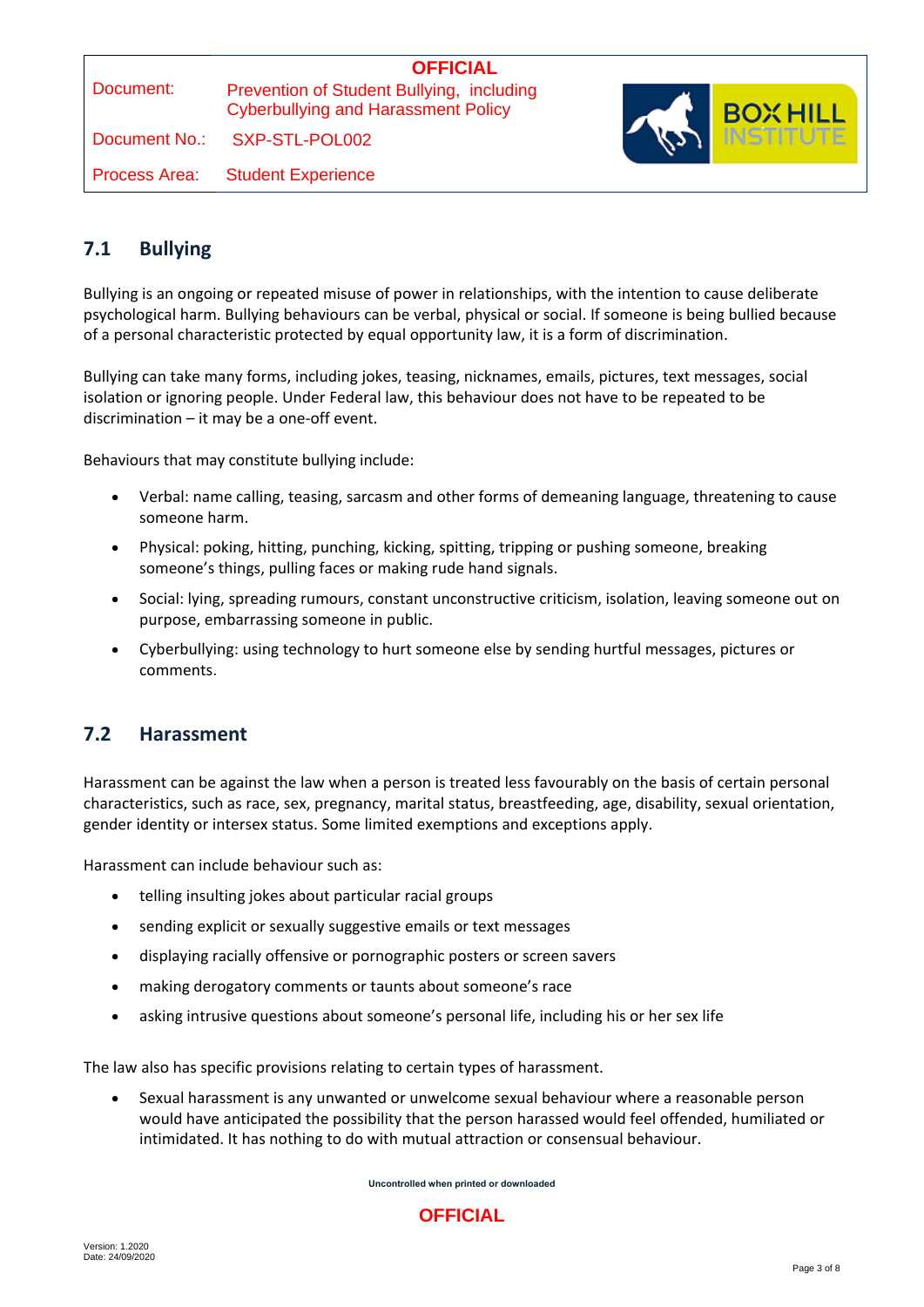| Document: |  |
|-----------|--|

Cyberbullying and Harassment Policy

Document No.: SXP-STL-POL002

Process Area: Student Experience



- Harassment linked to the disability of a person or their associate is against the law.
- Offensive behaviour based on racial hatred is against the law. Racial hatred is defined as something done in public that offends, insults, humiliates or intimidates a person or group of people because of their race, colour or national or ethnic origin.

A single incident is enough to constitute harassment, it doesn't have to be repeated.

### **7.3 Cyberbullying**

Cyberbullying is bullying that is done through the use of technology. For example, using the Internet, a mobile phone or a camera to hurt or embarrass someone is considered cyberbullying. A cyberbully can be someone you know, or a stranger.

Behaviours that may constitute cyber-bullying include:

- Mean or hurtful text messages through social networking sites like Facebook and Twitter, or through sites where people can ask / answer questions.
- People sending photos and videos of someone to others to try and embarrass or hurt them.
- People spreading rumours about someone via emails or social networking sites or text messages.
- People trying to stop someone from communicating with others.
- People setting up fake profiles pretending to be someone, or posting messages or status updates from their accounts.

# **8 Resolving issues**

All BHI employees have a critical role in supporting members of the BHI Community who are impacted by bullying, harassment and cyber-bullying, and a duty of care to ensure everyone feels safe and supported at the Institute.

BHI strongly encourages any student who believes they have been bullied, harassed or cyber-bullied to take appropriate action through the Complaint: Student, Customer, Client and Stakeholder Policy and Procedure.

Students who do not feel safe or confident to take such action may seek assistance from Student Life Team for advice and support.

### **8.1 Support for students**

If a student has been harassed, bullied or cyber-bullied or witnessed others and needs help, they should contact Student Life. Student Life delivers free services and programs to help students succeed with their study and life goals and enjoy their time at Box Hill Institute and CAE. Services are accessible across all campuses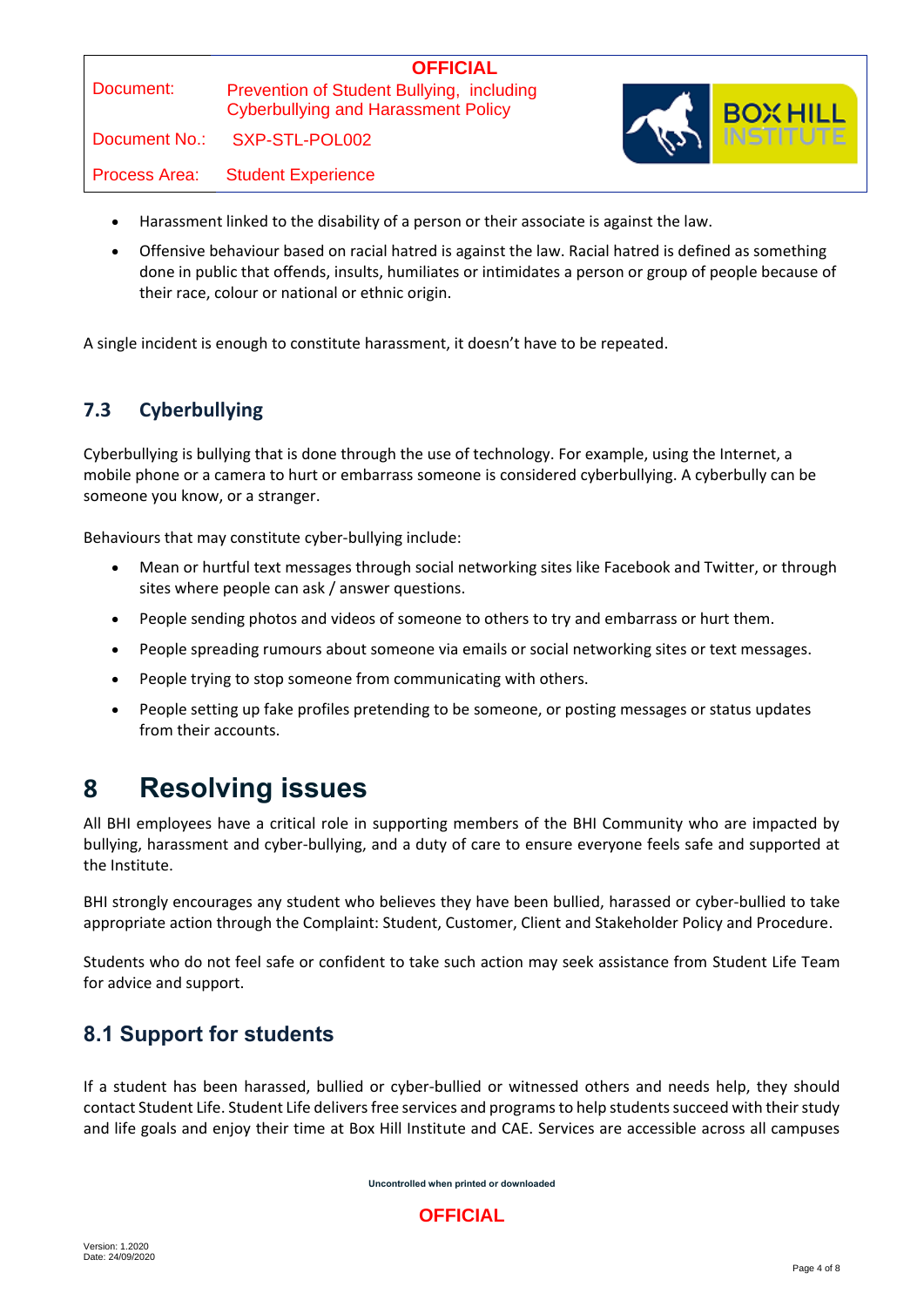#### **OFFICIAL** Prevention of Student Bullying, including Cyberbullying and Harassment Policy

Document No.: SXP-STL-POL002

Process Area: Student Experience

and include counselling, welfare support, disability liaison and indigenous support. Student Life staff are here to help. Contact details are:

#### **Student Life**

Phone (03) 9286 9891

Email [studentlife@boxhill.edu.au](mailto:studentlife@boxhill.edu.au)

SMS 0429 680 448

E-counselling<https://ecounselling.boxhill.edu.au/>

**Lifeline** (13 11 14) is a free and confidential service staffed by trained telephone counsellors. [http://www.lifeline.org.au](http://www.lifeline.org.au/)

The **Australian Human Rights Commission** (1300 656 419) has a complaint handling service that may investigate complaints of discrimination, harassment and bullying

[http://www.humanrights.gov.au/complaints\\_information/index.html](http://www.humanrights.gov.au/complaints_information/index.html)

### **8.2 Disciplinary action**

To avoid any doubt, BHI may initiate or take action in respect of a BHI student under the Student Conduct Management Policy and Procedure, at any time; if it considers that a student engaged or may have engaged in conduct contrary to this Policy. Failure to comply with this policy will result in disciplinary action that may jeopardise the student's continued enrolment.

## **9 Code of Conduct**

Students are required to adhere to the Student Code of Conduct which states:

- *Harassment, assault or abuse of any kind including verbal, physical, psychological and sexual as well as bullying, including cyberbullying, is not acceptable and will not be tolerated.*
- *You must not use information communication technologies (ICTs), such as social media, mobile phones, text or instant messaging and websites to engage in behaviour that could be reasonably considered to have a negative impact on yourself or another person, cause them harm, or make them feel unsafe.*

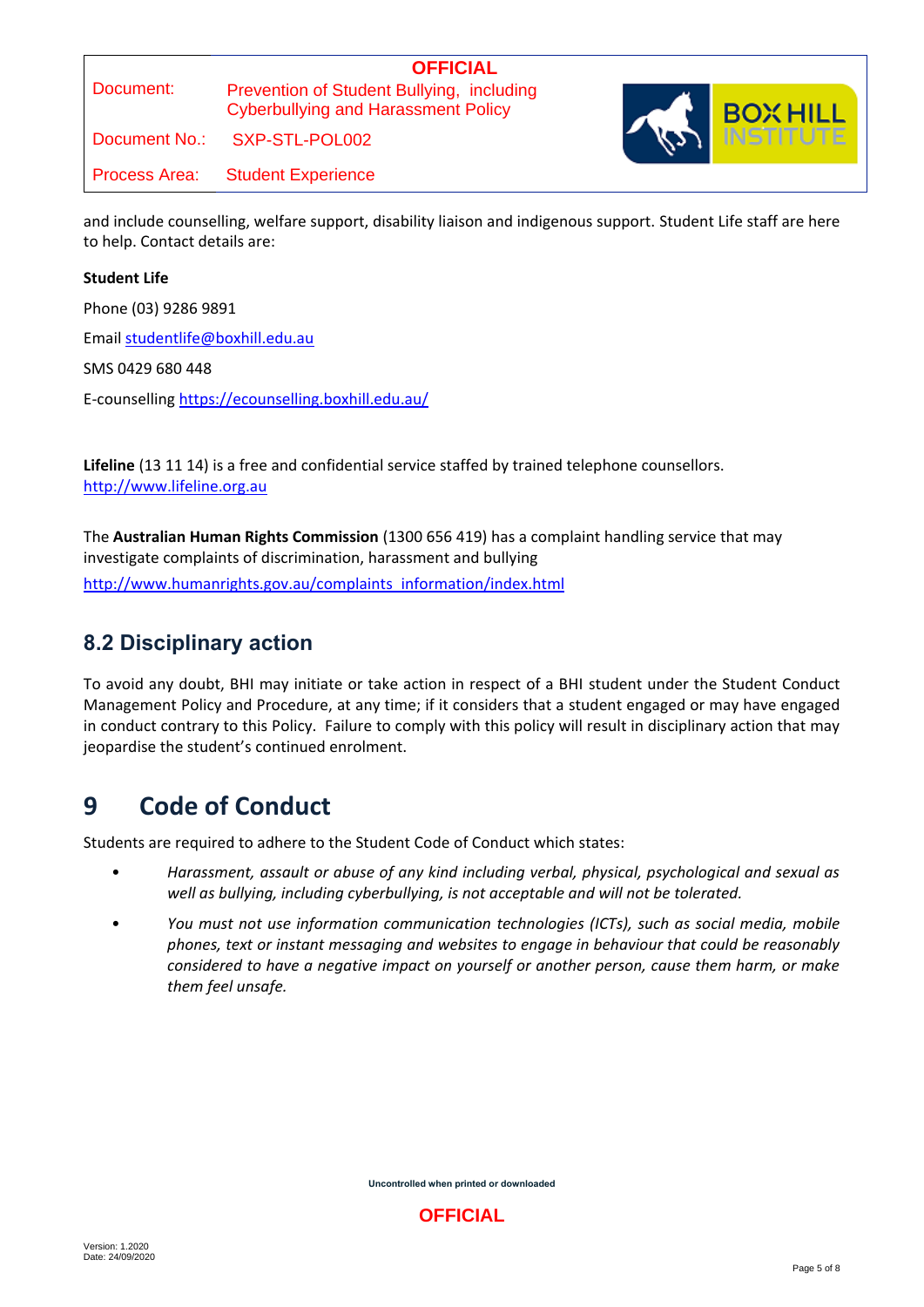# **OFFICIAL**

Prevention of Student Bullying, including Cyberbullying and Harassment Policy

Document No.: SXP-STL-POL002

Process Area: Student Experience

# **10 Definitions**

| <b>Term</b>                        | <b>Definition</b>                                                                                                                                                                                                                                                                                                                                |
|------------------------------------|--------------------------------------------------------------------------------------------------------------------------------------------------------------------------------------------------------------------------------------------------------------------------------------------------------------------------------------------------|
| <b>Bullying</b>                    | Bullying is an ongoing or repeated misuse of power in relationships, with the<br>intention to cause deliberate psychological harm. Bullying behaviours can be<br>verbal, physical or social.                                                                                                                                                     |
| Complaint                          | A genuine concern from a student/s about the behaviour of another person, or<br>matters that adversely affect their ability to engage productively in a positive<br>environment, that they believe is bullying, harassment or cyber bullying complaint<br>under this policy.                                                                     |
| Cyberbullying                      | Cyberbullying is bullying that is done through the use of technology. For example,<br>using the Internet, a mobile phone or a camera to hurt or embarrass someone is<br>considered cyberbullying.                                                                                                                                                |
| <b>Discrimination</b>              | Discrimination happens when a person, or a group of people, is treated less<br>favourably than another person or group because of their background or certain<br>personal characteristics. This is known as 'direct discrimination'.                                                                                                             |
|                                    | It is also discrimination when an unreasonable rule or policy applies to everyone<br>but has the effect of disadvantaging some people because of a personal<br>characteristic they share. This is known as 'indirect discrimination'.                                                                                                            |
| <b>Exemptions</b>                  | It against the law to discriminate against someone because of their personal<br>characteristics, but the law recognises that discrimination may be justified in<br>certain circumstances. Exemptions provide a way for individuals and organisations<br>to legally discriminate in certain circumstances for a limited period of time.           |
|                                    | Under the Equal Opportunity Act 2010, the Victorian Civil and Administrative<br>Tribunal (VCAT) can grant temporary exemptions, allowing discrimination to be<br>lawful in some circumstances.                                                                                                                                                   |
| <b>Harassment</b>                  | When a person is treated less favourably on the basis of certain personal<br>characteristics, such as race, sex, pregnancy, marital status, breastfeeding, age,<br>disability, sexual orientation, gender identity or intersex status.                                                                                                           |
|                                    | Defined by Australian Human Rights Commission as:                                                                                                                                                                                                                                                                                                |
| Personal<br><b>Characteristics</b> | Discrimination can be against the law if it is based on a person's:<br>age<br>٠<br>disability, or<br>race, including colour, national or ethnic origin or immigrant status<br>$\bullet$<br>sex, pregnancy, marital or relationship status, family responsibilities or<br>breastfeeding<br>sexual orientation, gender identity or intersex status |

**Uncontrolled when printed or downloaded**

**BOX HILL**<br>INSTITUTE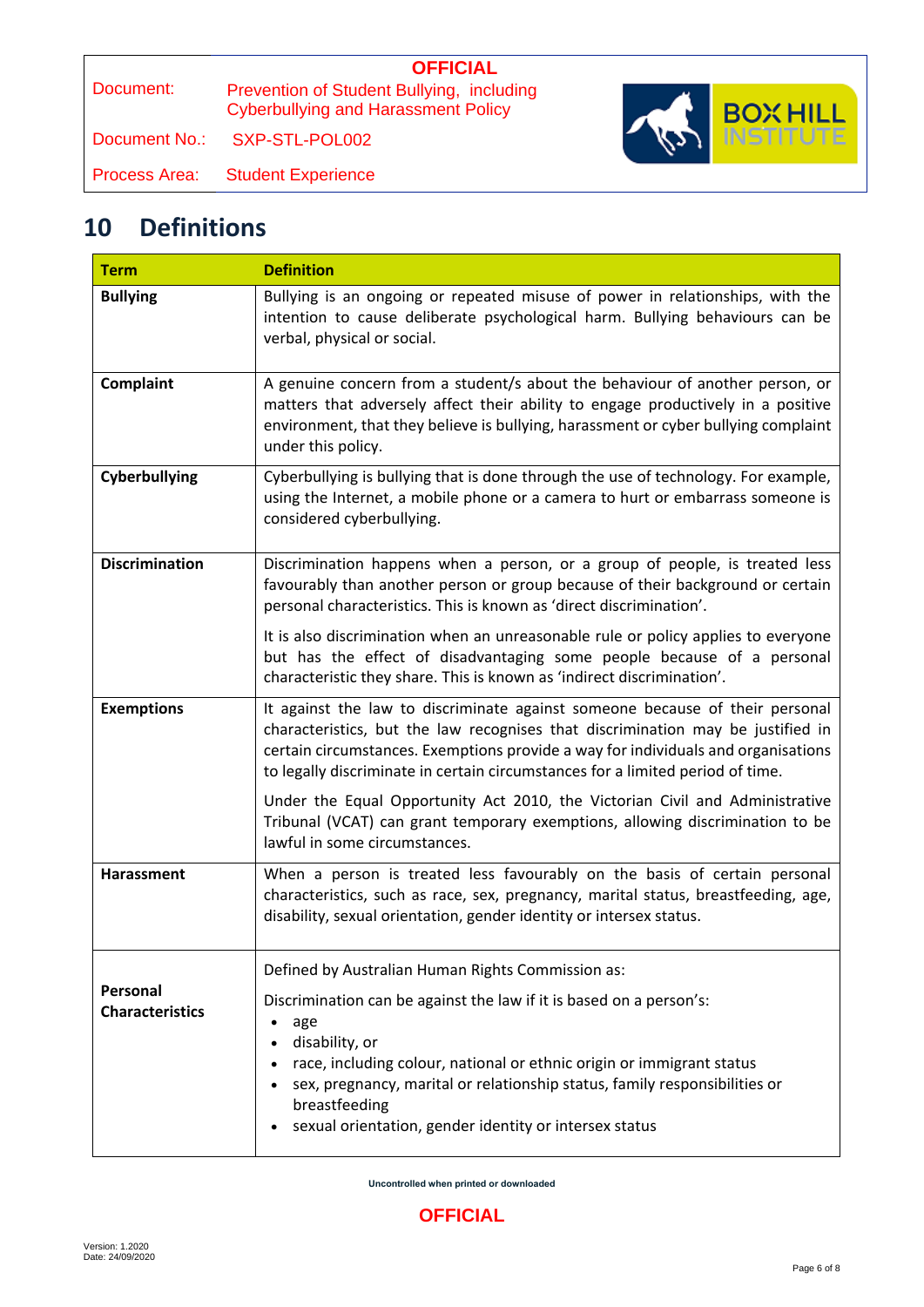# **OFFICIAL**

Prevention of Student Bullying, including Cyberbullying and Harassment Policy

Document No.: SXP-STL-POL002

Process Area: Student Experience



|  | Discrimination on these grounds is against the law in a number of areas of public<br>life, including: employment, education, getting or using services or renting or<br>buying a house or unit. Some limited exceptions and exemptions apply. |
|--|-----------------------------------------------------------------------------------------------------------------------------------------------------------------------------------------------------------------------------------------------|
|  |                                                                                                                                                                                                                                               |

### **11 Related Documents**

- Student Code of Conduct
- Complaint: Student, Customer, Client and Stakeholder Policy & Procedure
- **•** Student Conduct Management Policy & Procedure
- Sexual Assault and Sexual Harassment Policy & Procedure

# **12 Related Legislation and Registration**

### **12.1 Box Hill Institute**

Nil

#### **12.2 External**

- Human Rights Commission Act 1986 (Cth)
- Charter of Human Rights and Responsibilities Act 2006
- Disability Discrimination Act 1992 (Cth)
- Equal Opportunity Act 2010 (Vic)
- Gender Equality Act 2020
- Racial Discrimination Act 1975
- Racial Hatred Act 1995
- Sex Discrimination Act 1984
- VRQA Minimum Standards for Registration to Provide an Accredited SS Course
- Higher Education Standards Framework (Threshold Standards) 2021

## **13 Records**

Records will be maintained in accordance with the requirements of BHI Records Management Policy and Procedures.

Where the privacy of individuals may otherwise be compromised, records will be maintained as confidential.